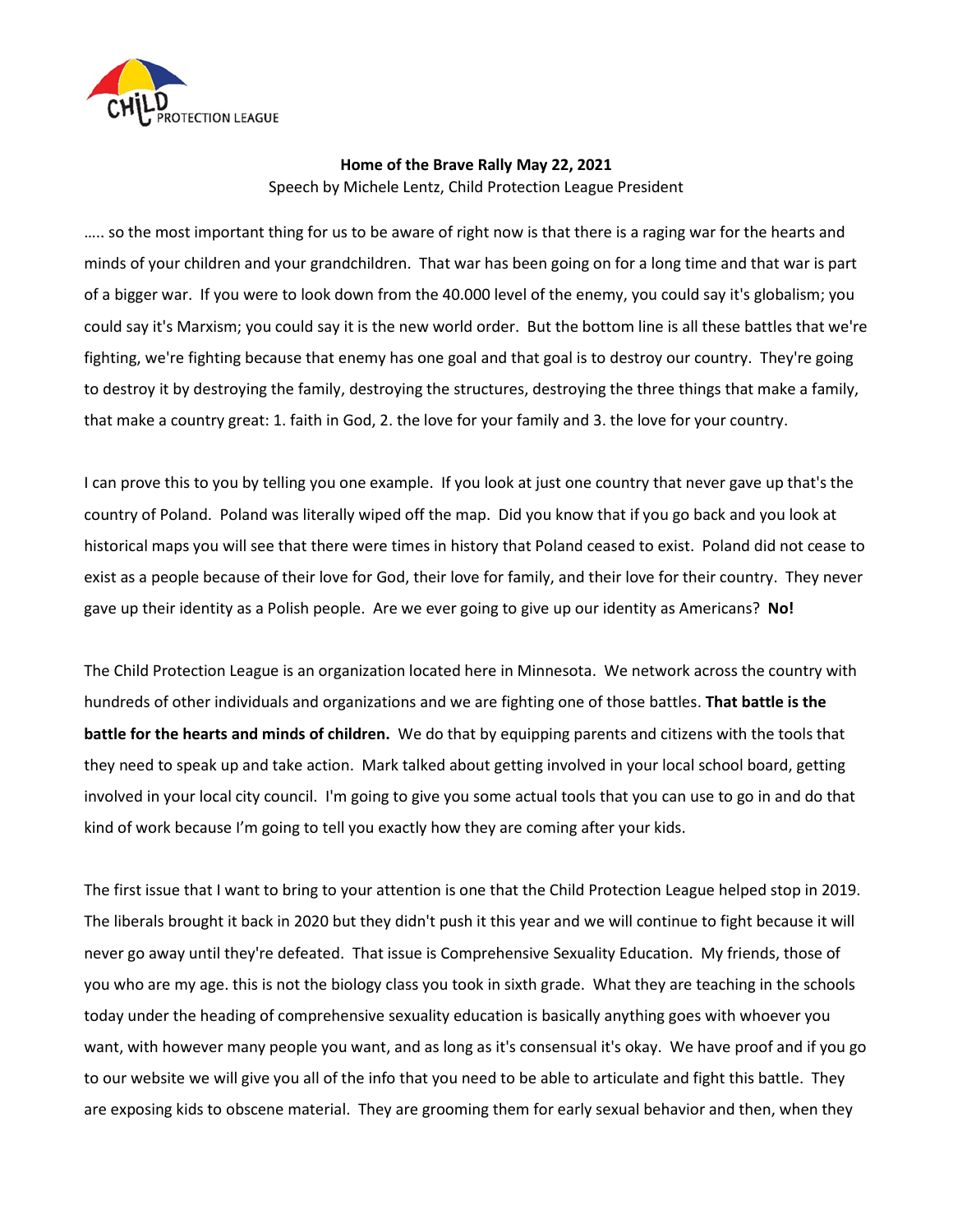get into trouble, they're taking them to Planned Parenthood to solve their problems. How many of you want that future for your children and grandchildren? Anyone? No!

The next issue I want to tell you about is **Critical Race Theory**. Now how many of you - this is blowing up across the country - how many of you have heard about Critical Race Theory? Critical race theory is like the latest iteration of the same garbage that they have already infiltrated the schools with prior to this. It was diversity and inclusiveness training. In between you get the white privilege and implicit bias. It's been around but I think the reason today is because they aren't holding back. They have pulled off the mask. They are showing us exactly what they want to teach our kids using Critical Race Theory and that is to hate America and to hate your parents. And if you think that's too bold just go to our website - by the way it's on the flyers that my colleagues have been handing out childprotectionleague.com - and look at the evidence.

The third issue and this one really ticks me off. A lot of our work at the Child Protection League is done under public policy. A lot falls within school policy. It is a battleground and they are far advanced in what they're doing to get to your kids. This last issue has to do with the culture at large and this has to do with the fact that in the state of Minnesota, we have some of the weakest laws in the country when it comes to putting child predators away who are convicted of both producing child sexual abuse imagery, trading it, and possessing it. Let me give you just how horrifying these statistics are. The worst crime in that category is the is the production of child pornography. It is a crime of raping and torturing little kids, filming and making videos of it. In the state of Minnesota - and we're talking about the ones who were convicted of that crime not charged, convicted – 60% of them walk away with probation! Are you okay with that? In the state of Minnesota, 74 of those who are convicted of trading in child pornography get probation only. Are you okay with that? In the state of Minnesota, 85 of those who are convicted of possession of child pornography get probation only. Now in this legislature, we have a state representative Matt Grossell, former law enforcement, who comes from northern Minnesota and introduced a bill to bring the Minnesota sentencing standards up to the level of the federal government that would require prison sentences for those convictions. He tried to introduce this legislation in 2016 and he couldn't get anywhere. He introduced it in 2018 and he couldn't get anywhere. He introduced it again in 2020. Did any of you hear about those hearings? No! Because in the Senate and in the House, nobody gave that bill a hearing. Senator Ingebrigtsen is the author on that language in the Senate version and Matt Grossel of the House version. What I want you to understand folks is if you're not okay with these predators getting back on the street, being becoming the boy scout leader, the church youth group leader or your kids' babysitter, the fact is, it's not going to change unless you and I stand up and start talking to our legislators, the ones that represent you and anyone you talk to like I did. When I saw Mark who happens to be my senator, my first question was hi Mark, how are you, and why haven't you signed on that bill? Ask them to sign on to the bill.